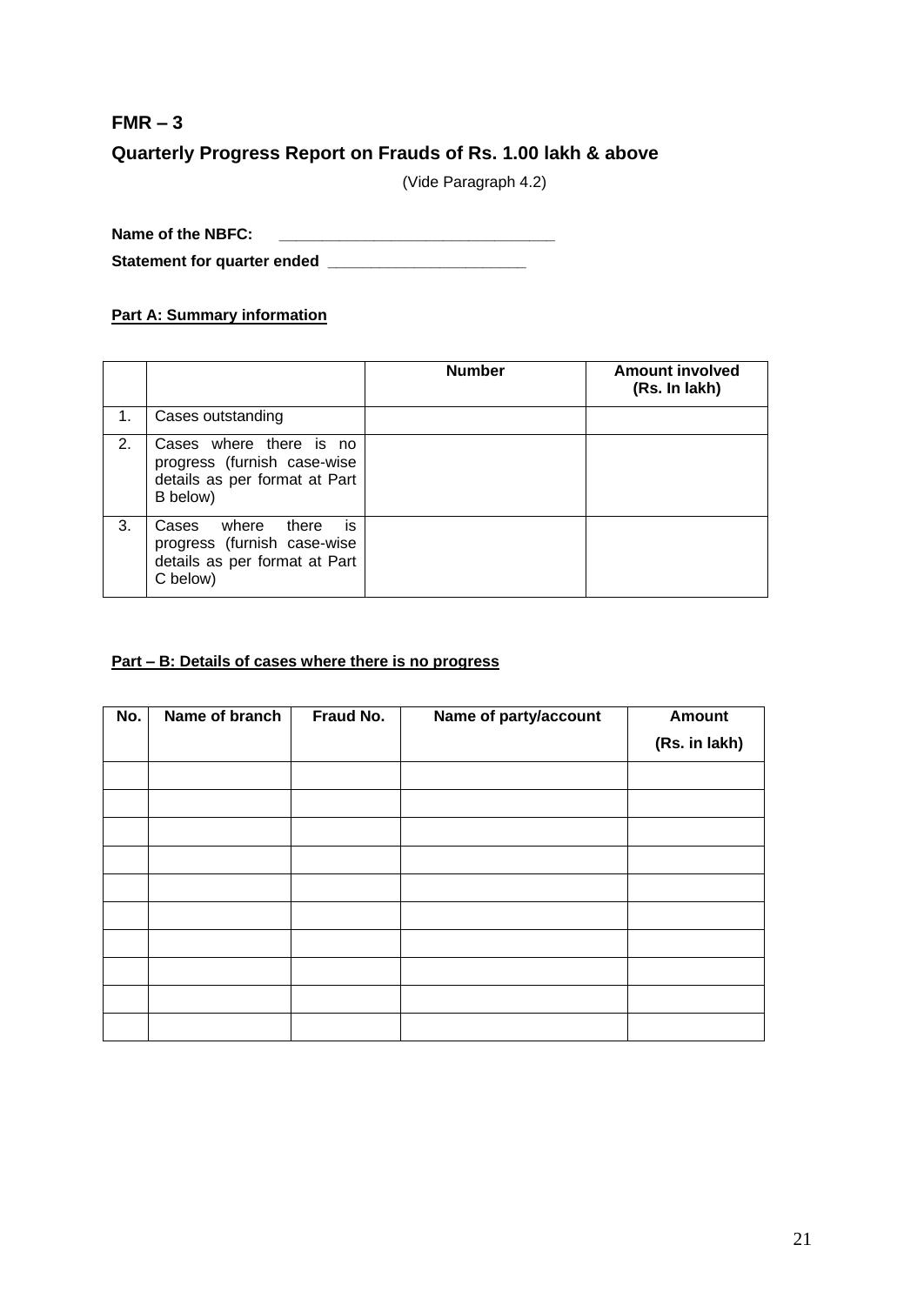## **Part – C: Case-wise details of progress**

|              | Name of party/account:                                             |  |  |  |  |  |
|--------------|--------------------------------------------------------------------|--|--|--|--|--|
|              | Name of branch/office:                                             |  |  |  |  |  |
|              | <b>Amount involved</b>                                             |  |  |  |  |  |
| (Rs in lakh) |                                                                    |  |  |  |  |  |
| Fraud No:    |                                                                    |  |  |  |  |  |
| 1.           | Date of first reporting                                            |  |  |  |  |  |
| 2.a          | Date of filing recovery suit with<br><b>DRT/Others</b>             |  |  |  |  |  |
| b            | Present position                                                   |  |  |  |  |  |
| 3.           | Recoveries made up to the end of the<br>last quarter (Rs. in lakh) |  |  |  |  |  |
| 4.           | Recoveries made during the quarter<br>(Rs. In lakh)                |  |  |  |  |  |
|              | a) From party/parties concerned                                    |  |  |  |  |  |
|              | b) From insurance                                                  |  |  |  |  |  |
|              | c) From other sources                                              |  |  |  |  |  |
| 5.           | Total recoveries (3+4) (Rs. in lakh)                               |  |  |  |  |  |
| 6.           | Loss to the NBFC (Rs in lakh)                                      |  |  |  |  |  |
| 7.           | Provision held (Rs in lakh)                                        |  |  |  |  |  |
| 8.           | Amount written off (Rs in lakh)                                    |  |  |  |  |  |
| 9.           | a) Date of reporting case to Police                                |  |  |  |  |  |
|              | b) Date of completion of Police<br>investigation                   |  |  |  |  |  |
|              | c) Date of submission of investigation<br>report by Police         |  |  |  |  |  |
|              |                                                                    |  |  |  |  |  |